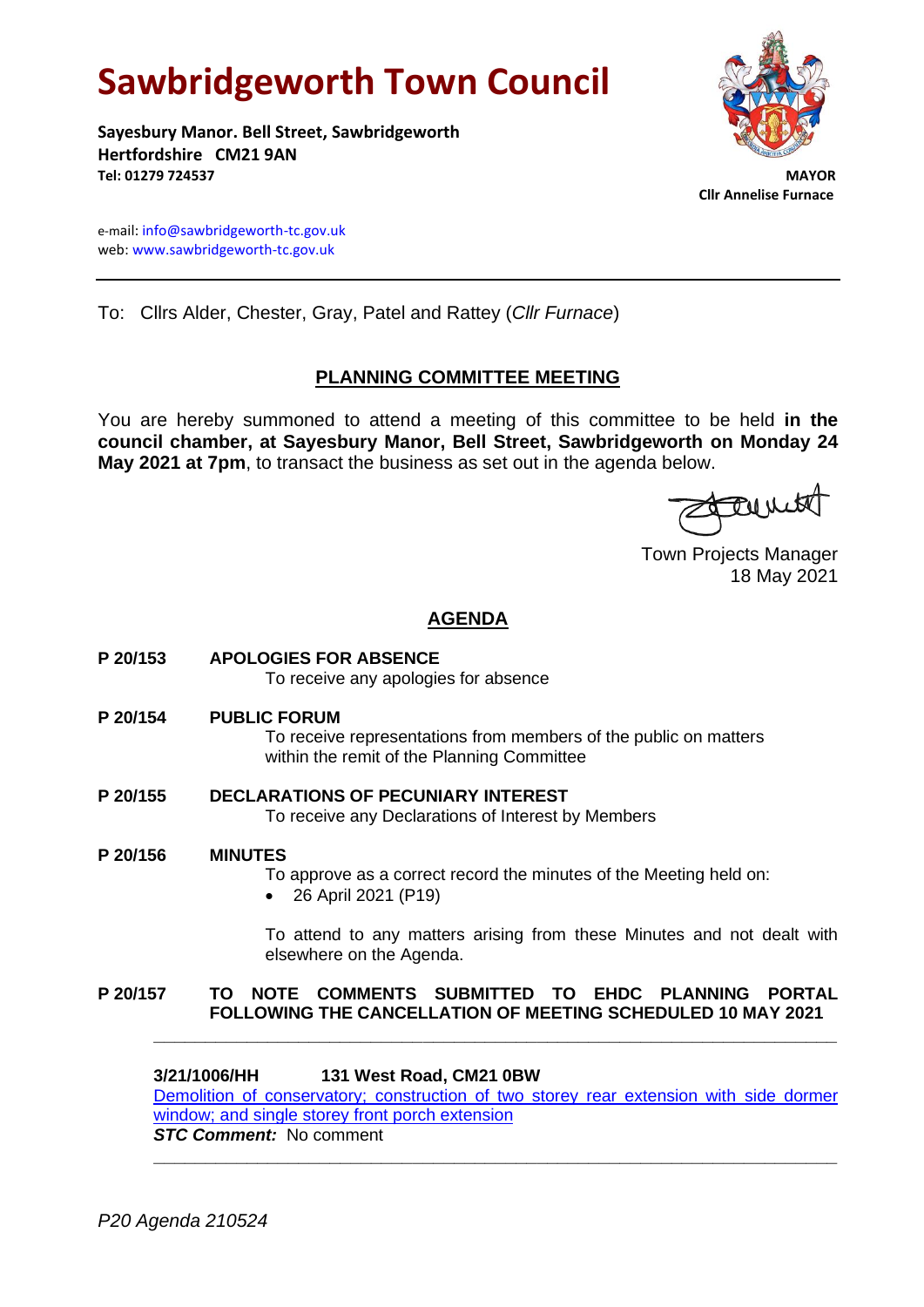# **3/21/1009/HH 3 Rowney Gardens, CM21 0AT**

[Part single-storey and part two-storey side/rear extension](https://publicaccess.eastherts.gov.uk/online-applications/applicationDetails.do?activeTab=documents&keyVal=QRSU7BGLM5500) *STC Comment:* No comment

#### **3/21/1012/PNHH Greenways, The Drive**

[Single storey extension with a glazed roof: Depth 4.6 metres, Maximum height; 3.5](https://publicaccess.eastherts.gov.uk/online-applications/applicationDetails.do?activeTab=documents&keyVal=QRT3V1GL00X00)  [metres; Eaves height 2.9 metres](https://publicaccess.eastherts.gov.uk/online-applications/applicationDetails.do?activeTab=documents&keyVal=QRT3V1GL00X00) *STC Comment:* No comment

**\_\_\_\_\_\_\_\_\_\_\_\_\_\_\_\_\_\_\_\_\_\_\_\_\_\_\_\_\_\_\_\_\_\_\_\_\_\_\_\_\_\_\_\_\_\_\_\_\_\_\_\_\_\_\_\_\_\_\_\_\_\_\_\_\_\_**

**\_\_\_\_\_\_\_\_\_\_\_\_\_\_\_\_\_\_\_\_\_\_\_\_\_\_\_\_\_\_\_\_\_\_\_\_\_\_\_\_\_\_\_\_\_\_\_\_\_\_\_\_\_\_\_\_\_\_\_\_\_\_\_\_\_\_**

**\_\_\_\_\_\_\_\_\_\_\_\_\_\_\_\_\_\_\_\_\_\_\_\_\_\_\_\_\_\_\_\_\_\_\_\_\_\_\_\_\_\_\_\_\_\_\_\_\_\_\_\_\_\_\_\_\_\_\_\_\_\_\_\_\_\_**

#### **3/21/1016/FUL 11 Cambridge Road, CM21 9JP**

[Demolition of the existing property and construction of a replacement](https://publicaccess.eastherts.gov.uk/online-applications/applicationDetails.do?activeTab=documents&keyVal=QRT5BYGLM5F00) dwelling *STC Comment:* No comment

# **3/21/1041/FUL &**

#### **3/21/1042/LBC 27 Bell Street, CM21 9AR**

[Single storey detached outbuilding, lowering ground level of rear terrace, installation of](https://publicaccess.eastherts.gov.uk/online-applications/applicationDetails.do?activeTab=documents&keyVal=QRWUN9GLM7S00)  [connecting pergolas and new rear sliding doors to replace existing window](https://publicaccess.eastherts.gov.uk/online-applications/applicationDetails.do?activeTab=documents&keyVal=QRWUN9GLM7S00) *STC Comment:* No comment

**\_\_\_\_\_\_\_\_\_\_\_\_\_\_\_\_\_\_\_\_\_\_\_\_\_\_\_\_\_\_\_\_\_\_\_\_\_\_\_\_\_\_\_\_\_\_\_\_\_\_\_\_\_\_\_\_\_\_\_\_\_\_\_\_\_\_**

**\_\_\_\_\_\_\_\_\_\_\_\_\_\_\_\_\_\_\_\_\_\_\_\_\_\_\_\_\_\_\_\_\_\_\_\_\_\_\_\_\_\_\_\_\_\_\_\_\_\_\_\_\_\_\_\_\_\_\_\_\_\_\_\_\_\_**

#### **3/21/1048/HH 1 The Orchards, CM21 9BB**

Single storey front extension, insertion of 2 [rooflights to rear and alterations to fenestration](https://publicaccess.eastherts.gov.uk/online-applications/applicationDetails.do?activeTab=documents&keyVal=QRX5TQGLM8B00) *STC Comment:* No comment **\_\_\_\_\_\_\_\_\_\_\_\_\_\_\_\_\_\_\_\_\_\_\_\_\_\_\_\_\_\_\_\_\_\_\_\_\_\_\_\_\_\_\_\_\_\_\_\_\_\_\_\_\_\_\_\_\_\_\_\_\_\_\_\_\_\_**

# **P 20/158 PLANNING APPLICATIONS RECEIVED FROM EHDC**

To consider Planning Applications received from EHDC since the last meeting of the Planning Committee.

# **3/21/0748/HH&**

#### **3/21/0749/LBC 136 Sheering Mill Lane, CM21 9ND**

[Re-pointing back chimney and front chimneys with new flaunching with lime mortar and](https://publicaccess.eastherts.gov.uk/online-applications/applicationDetails.do?activeTab=documents&keyVal=QQDOLFGLLN700)  [replacement of bricks. Chimney cowls to be placed on all chimneys. Placement of 3 air](https://publicaccess.eastherts.gov.uk/online-applications/applicationDetails.do?activeTab=documents&keyVal=QQDOLFGLLN700)[bricks to the dining room. Replace base of 2 supporting posts to porch with metal](https://publicaccess.eastherts.gov.uk/online-applications/applicationDetails.do?activeTab=documents&keyVal=QQDOLFGLLN700)  [brackets cast into concrete feet. Removal and replacement of boundary fence](https://publicaccess.eastherts.gov.uk/online-applications/applicationDetails.do?activeTab=documents&keyVal=QQDOLFGLLN700)

**\_\_\_\_\_\_\_\_\_\_\_\_\_\_\_\_\_\_\_\_\_\_\_\_\_\_\_\_\_\_\_\_\_\_\_\_\_\_\_\_\_\_\_\_\_\_\_\_\_\_\_\_\_\_\_\_\_\_\_\_\_\_\_\_\_\_**

**\_\_\_\_\_\_\_\_\_\_\_\_\_\_\_\_\_\_\_\_\_\_\_\_\_\_\_\_\_\_\_\_\_\_\_\_\_\_\_\_\_\_\_\_\_\_\_\_\_\_\_\_\_\_\_\_\_\_\_\_\_\_\_\_\_\_**

**\_\_\_\_\_\_\_\_\_\_\_\_\_\_\_\_\_\_\_\_\_\_\_\_\_\_\_\_\_\_\_\_\_\_\_\_\_\_\_\_\_\_\_\_\_\_\_\_\_\_\_\_\_\_\_\_\_\_\_\_\_\_\_\_\_\_**

**\_\_\_\_\_\_\_\_\_\_\_\_\_\_\_\_\_\_\_\_\_\_\_\_\_\_\_\_\_\_\_\_\_\_\_\_\_\_\_\_\_\_\_\_\_\_\_\_\_\_\_\_\_\_\_\_\_\_\_\_\_\_\_\_\_\_**

#### **3/21/1098/LBC Falconers, 15 High Wych Road, CM21 0AY**

[Rear single storey extension to create](https://publicaccess.eastherts.gov.uk/online-applications/applicationDetails.do?activeTab=documents&keyVal=QS7YNQGLMC600) a utility room off the existing kitchen

#### **3/21/1104/HH 6 Rowney Wood, CM21 0HR**

[Construction of a Summerhouse](https://publicaccess.eastherts.gov.uk/online-applications/applicationDetails.do?activeTab=documents&keyVal=QS89XDGLMCO00)

# **3/21/1157/FUL 15 Bullfields, CM21 9DE**

[Demolition of garage and erection of one 2 bedroom attached dwelling with associated car](https://publicaccess.eastherts.gov.uk/online-applications/applicationDetails.do?activeTab=documents&keyVal=QSIRHRGLMFY00)  [parking and landscaping](https://publicaccess.eastherts.gov.uk/online-applications/applicationDetails.do?activeTab=documents&keyVal=QSIRHRGLMFY00)

**\_\_\_\_\_\_\_\_\_\_\_\_\_\_\_\_\_\_\_\_\_\_\_\_\_\_\_\_\_\_\_\_\_\_\_\_\_\_\_\_\_\_\_\_\_\_\_\_\_\_\_\_\_\_\_\_\_\_\_\_\_\_\_\_\_\_**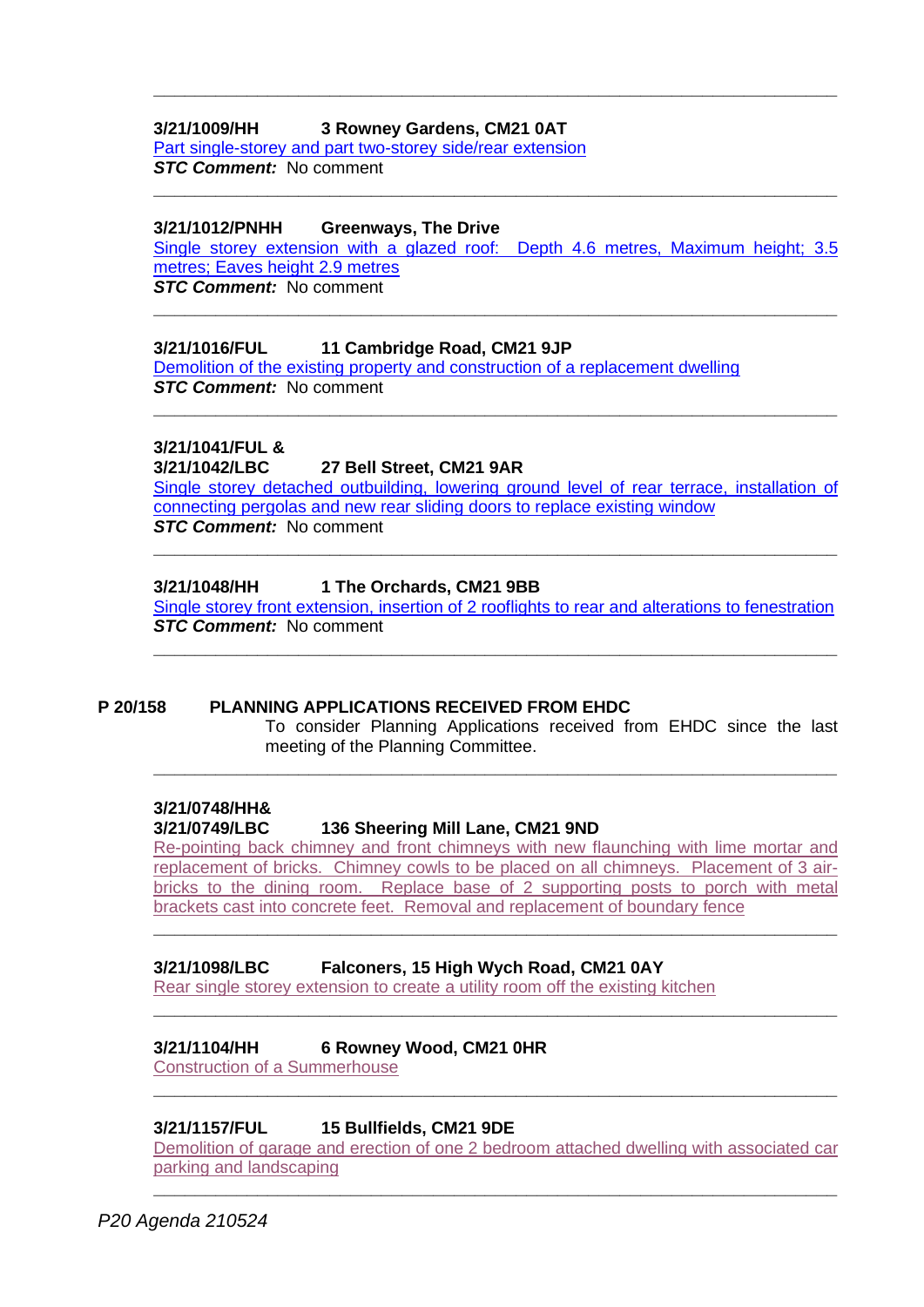#### **3/21/1174/HH 35 Wychford Drive, CM21 0HA**

[Alterations to front single storey extension from flat roof to pitched roof](https://publicaccess.eastherts.gov.uk/online-applications/applicationDetails.do?activeTab=documents&keyVal=QSL8J0GLMH100)

#### **3/21/1178/FUL Land at Railway Meadow, London Road, Spellbrook**

[Erection of 7 dwellings, associated vehicular access, landscaping and infrastructure](https://publicaccess.eastherts.gov.uk/online-applications/applicationDetails.do?activeTab=documents&keyVal=QSMGY0GLMHA00)

**\_\_\_\_\_\_\_\_\_\_\_\_\_\_\_\_\_\_\_\_\_\_\_\_\_\_\_\_\_\_\_\_\_\_\_\_\_\_\_\_\_\_\_\_\_\_\_\_\_\_\_\_\_\_\_\_\_\_\_\_\_\_\_\_\_\_**

**\_\_\_\_\_\_\_\_\_\_\_\_\_\_\_\_\_\_\_\_\_\_\_\_\_\_\_\_\_\_\_\_\_\_\_\_\_\_\_\_\_\_\_\_\_\_\_\_\_\_\_\_\_\_\_\_\_\_\_\_\_\_\_\_\_\_**

**\_\_\_\_\_\_\_\_\_\_\_\_\_\_\_\_\_\_\_\_\_\_\_\_\_\_\_\_\_\_\_\_\_\_\_\_\_\_\_\_\_\_\_\_\_\_\_\_\_\_\_\_\_\_\_\_\_\_\_\_\_\_\_\_\_\_**

**\_\_\_\_\_\_\_\_\_\_\_\_\_\_\_\_\_\_\_\_\_\_\_\_\_\_\_\_\_\_\_\_\_\_\_\_\_\_\_\_\_\_\_\_\_\_\_\_\_\_\_\_\_\_\_\_\_\_\_\_\_\_\_\_\_\_**

**\_\_\_\_\_\_\_\_\_\_\_\_\_\_\_\_\_\_\_\_\_\_\_\_\_\_\_\_\_\_\_\_\_\_\_\_\_\_\_\_\_\_\_\_\_\_\_\_\_\_\_\_\_\_\_\_\_\_\_\_\_\_\_\_\_\_**

#### **3/21/1207/FUL Farlea, Spellbrook Lane West**

[Construction of two detached dwellings with detached carports](https://publicaccess.eastherts.gov.uk/online-applications/applicationDetails.do?activeTab=documents&keyVal=QSOMN0GLMJ500)

#### **3/21/1215/HH 18 Pishiobury Drive, CM21 0AE**

[Installation of swimming pool and terracing to rear garden](https://publicaccess.eastherts.gov.uk/online-applications/applicationDetails.do?activeTab=documents&keyVal=QSQ68PGLMJJ00)

#### **3/21/1232/HH Inglis, Spellbrook Lane West**

[Demolition of double garage; side extension and front porch extension with first](https://publicaccess.eastherts.gov.uk/online-applications/applicationDetails.do?activeTab=documents&keyVal=QSS0Y3GLMKT00) floor [crown roof extension; loft conversion and gable roof extension to side](https://publicaccess.eastherts.gov.uk/online-applications/applicationDetails.do?activeTab=documents&keyVal=QSS0Y3GLMKT00) elevations with [dormer windows to front and rear elevations; and alterations to fenestration](https://publicaccess.eastherts.gov.uk/online-applications/applicationDetails.do?activeTab=documents&keyVal=QSS0Y3GLMKT00)

**\_\_\_\_\_\_\_\_\_\_\_\_\_\_\_\_\_\_\_\_\_\_\_\_\_\_\_\_\_\_\_\_\_\_\_\_\_\_\_\_\_\_\_\_\_\_\_\_\_\_\_\_\_\_\_\_\_\_\_\_\_\_\_\_\_\_**

# **P 20/159 LATE PLANNING APPLICATIONS** To deal with Planning Applications received from EHDC following the Publication of this Agenda and received before 21 May 2021

#### **P 20/160 PLANNING DECISIONS MADE BY EHDC** To receive Planning Decisions from EHDC.

#### **P 20/161 PLANNING APPEALS** To receive notification from EHDC of Planning Appeals

**LPA Appeal Reference: 21/00025/REFUSE 36 Sayesbury Road, CM21 0EB**

**\_\_\_\_\_\_\_\_\_\_\_\_\_\_\_\_\_\_\_\_\_\_\_\_\_\_\_\_\_\_\_\_\_\_\_\_\_\_\_\_\_\_\_\_\_\_\_\_\_\_\_\_\_\_\_\_\_\_\_\_\_\_\_\_\_\_**

**\_\_\_\_\_\_\_\_\_\_\_\_\_\_\_\_\_\_\_\_\_\_\_\_\_\_\_\_\_\_\_\_\_\_\_\_\_\_\_\_\_\_\_\_\_\_\_\_\_\_\_\_\_\_\_\_\_\_\_\_\_\_\_\_\_\_**

**\_\_\_\_\_\_\_\_\_\_\_\_\_\_\_\_\_\_\_\_\_\_\_\_\_\_\_\_\_\_\_\_\_\_\_\_\_\_\_\_\_\_\_\_\_\_\_\_\_\_\_\_\_\_\_\_\_\_\_\_\_\_\_\_\_\_**

**\_\_\_\_\_\_\_\_\_\_\_\_\_\_\_\_\_\_\_\_\_\_\_\_\_\_\_\_\_\_\_\_\_\_\_\_\_\_\_\_\_\_\_\_\_\_\_\_\_\_\_\_\_\_\_\_\_\_\_\_\_\_\_\_\_\_**

#### **LPA Appeal Reference: 21/00029/REFUSE 13 Hampton Gardens, CM21 0AN**

#### **LPA Appeal Reference: 21/00151/REFUSE Kecksys Farm, Cambridge Road**

Plans are no longer available in the Council Office for inspection. They are available on-line on the East Herts District Council web-site.

Members of the public and press are cordially invited to attend all meetings of the Council and its committees.